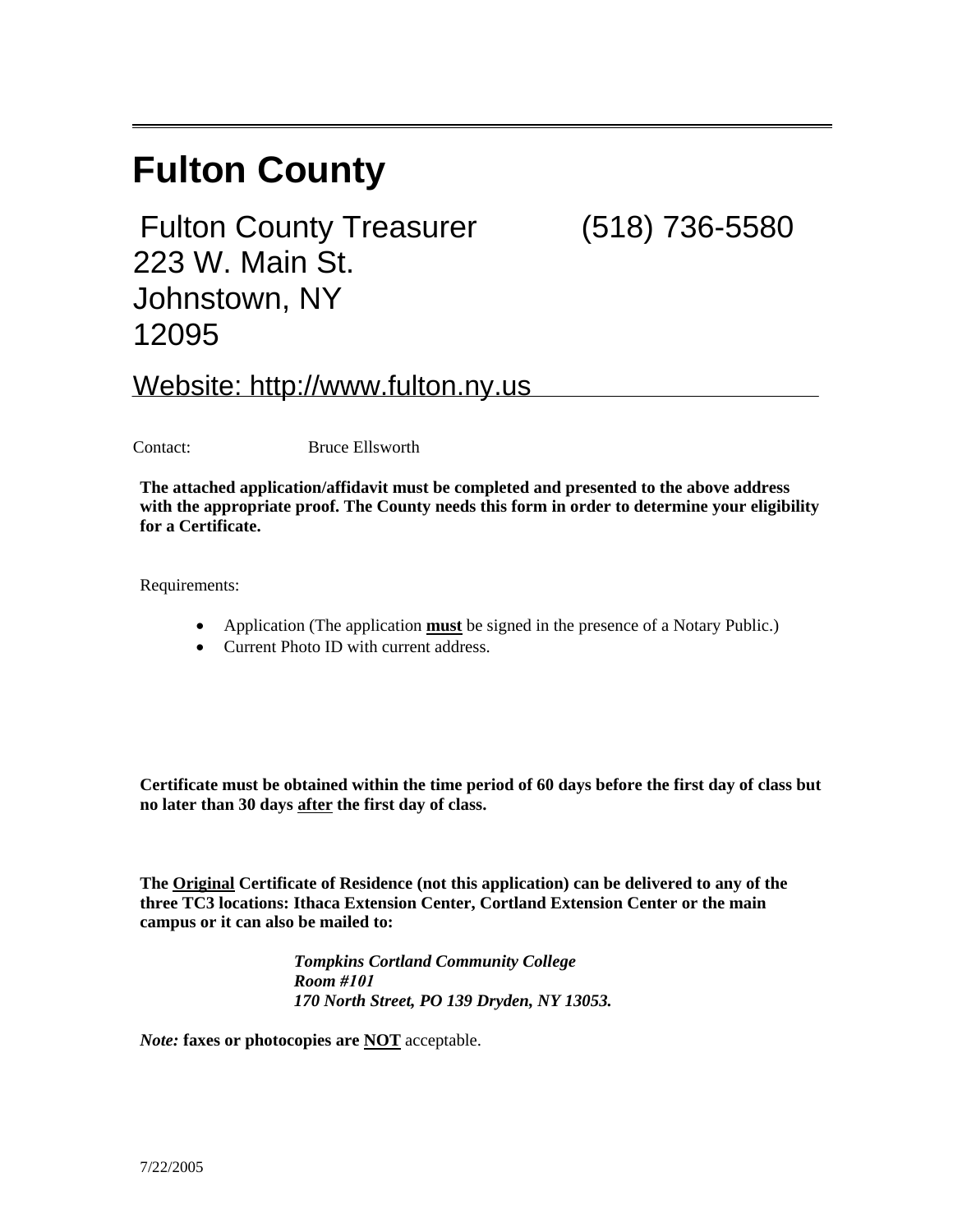### **NEW YORK STATE CERTIFICATE OF RESIDENCE INFORMATION**

#### **Why do I need a Certificate of Residence?**

Your Certificate of Residence entitles you to pay resident tuition, which is LESS THAN HALF that of nonresidents. Residency is determined by county officials, not by the college. You must apply to your County Treasurer or Department of Finance in order to receive a Certificate of Residence. If a county issues you a Certificate of Residence for the semester(s) you attend, the county will pay the nonresident portion of your tuition. If you do not obtain a certificate in accordance with the county regulations, the county will NOT pay this and YOU WILL BE BILLED for the nonresident tuition.

#### **How do I qualify for a Certificate of Residence?**

In order to qualify for a Certificate of Residence, you must have lived in New York State for the year prior to date of registration and in a county of New York State for the last six months of that year. If you have resided in more than one county during the last six months, you must obtain a certificate from each county.

#### **How long is the Certificate of Residence good for?**

The Certificate of Residence is effective for ONE YEAR. You must submit a new Certificate of Residence ONCE A YEAR, EVERY YEAR you are enrolled at the college.

#### **So, what do I have to do to get my Certificate of Residence?**

1. Fill out the application completely, in ink. (Print clearly.)

2. Have the form notarized by a certified New York State notary public. Most county offices will have a notary public on the premises.

3. Take or mail the application to the County Treasurer in your HOME county. If you mail your application, you will need to send proof that you reside in that county. Acceptable proof may be a copy of your driver's license, or a rent receipt bill with your name and address on it, dated at least six months prior. If you reside with your parents, you may send a copy of your parents' New York State Tax Return for the past year showing you as a dependent. Include a self-addressed stamped envelope.

4. The County Treasurer will issue the Certificate of Residence to you.

5. Send or bring the Certificate of Residence to the TC3 Center for Career & Educational Planning (Rm 216). PLEASE- DO NOT BRING THE APPLICATION TO THE COLLEGE, AND DO NOT APPLY FOR YOUR CERTIFICATE MORE THAN 60 DAYS BEFORE THE START OF THE SEMESTER OR 30 DAYS AFTER CLASSES BEGIN.

#### **THERE ARE SOME COUNTIES/AREAS THAT HAVE SPECIAL REQUIREMENTS**

**BROOME COUNTY RESIDENTS:** You must include a letter from a responsible party who is not related. **CAYUGA COUNTY RESIDENTS**: Get a Cayuga County application from your TOWN CLERK, have the Town Clerk fill out their portion, then take the completed application to the Cayuga County Treasurer in Auburn, NY. **Call (315)-669-2784** for examples of acceptable proof of residency.

**NEW YORK CITY AREA**: APPLY IN PERSON. **Have your application notarized before you go**. You must have at least two items of proof of residence. **Call (212)-669-2784** for examples of acceptable proof of residence. **SUFFOLK COUNTY RESIDENTS:** You must get your Certificate BEFORE classes start. Call the County Comptroller at **(631)-853-5052** for further information.

\*If you have any further questions, please call YOUR HOME COUNTY Treasurer, Comptroller, or Department of Finance.